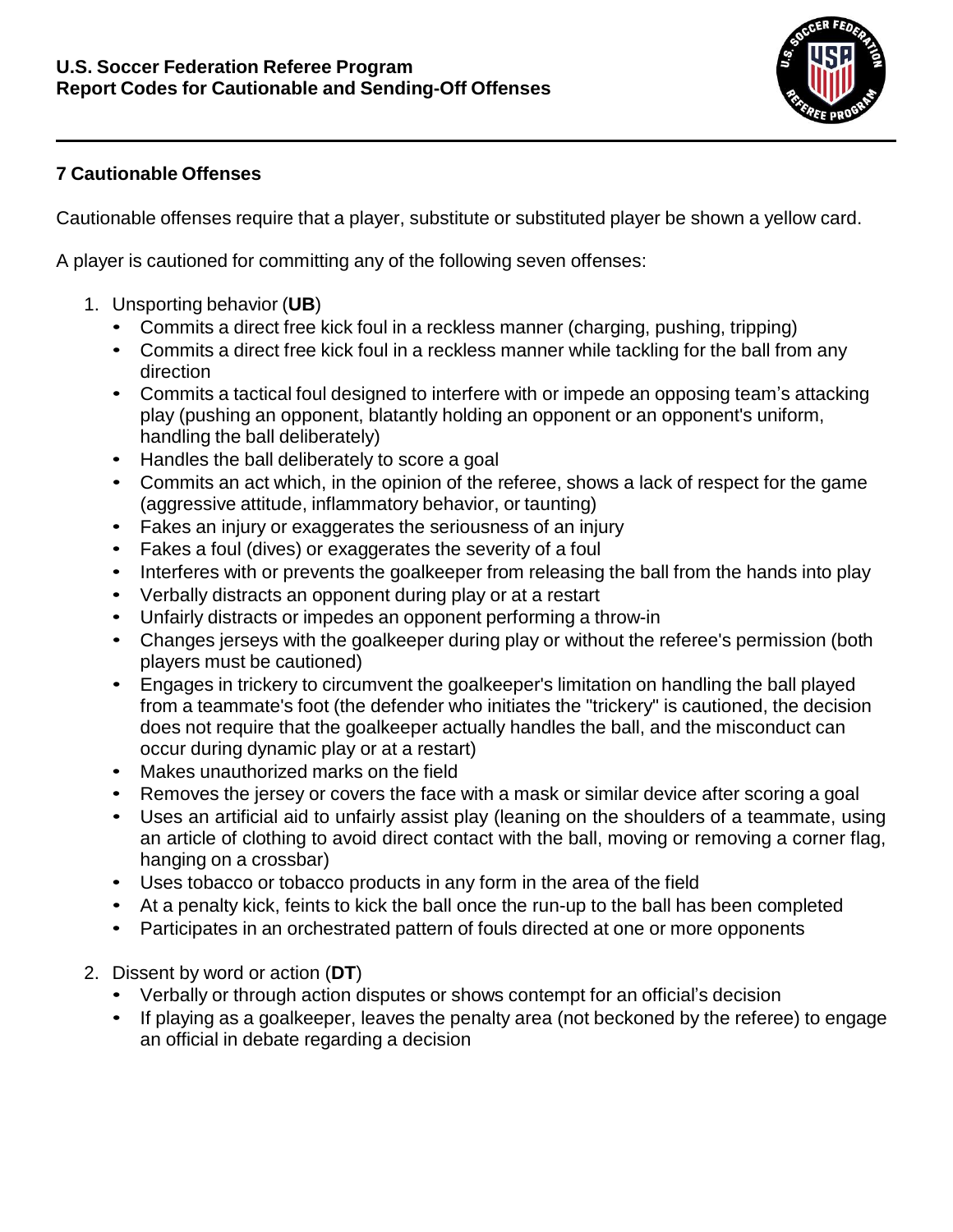

- 3. Persistent infringement of the Laws of the Game (**PI**)
	- Repeatedly commits fouls
	- Violates Law 14 again, having previously been warned
	- If playing as goalkeeper, wastes time, having previously been warned or penalized for this behavior
- 4. Delaying the restart of play (**DR**)
	- Kicks or throws the ball away or holds the ball to prevent a free kick restart by an opponent
	- Kicks or throws the ball away or holds the ball to prevent a throw-in or corner kick by an opponent
	- Fails to restart play after being instructed to do so by the referee or hinders the restart of play
	- Excessively celebrates a goal
	- Fails to return to the field upon conclusion of the midgame break, fails to perform a kick-off when signaled to do so by the referee, or fails to be in a correct position for a kick-off
	- Provokes a confrontation by deliberately taking possession of a ball which is to be put back into play by the opposing team
- 5. Failure to respect the required distance when play is restarted with a corner kick, free kick or throw-in (**FRD**)
	- Does not retire at least ten yards away from an opponent's free kick
	- Does not retire at least ten yards away from an opponent's corner kick
	- Does not retire at least two yards away from an opponent's throw-in
- 6. Entering or re-entering the field of play without the referee's permission (**E**)
	- After having previously been instructed to leave the field to correct equipment
	- After having previously been given permission by the referee to leave the field due to an injury
	- After having previously been instructed to leave the field due to bleeding or blood on the uniform
- 7. Deliberately leaving the field of play without the referee's permission (**L**)
	- To place an opponent in an apparent offside position
	- Other than through the normal course of play

A substitute or substituted player is cautioned for committing any of the following three offences:

- 1. Unsporting behavior (**UB**)
- 2. Dissent by word or action (**DT**)
- 3. Delaying the restart of play (**DR**)

Only a player can be cautioned for illegally entering the field (**E**) so if a substitute or substituted player enters the field without the permission of the referee, the caution should be issued for unsporting behavior (**UB**).